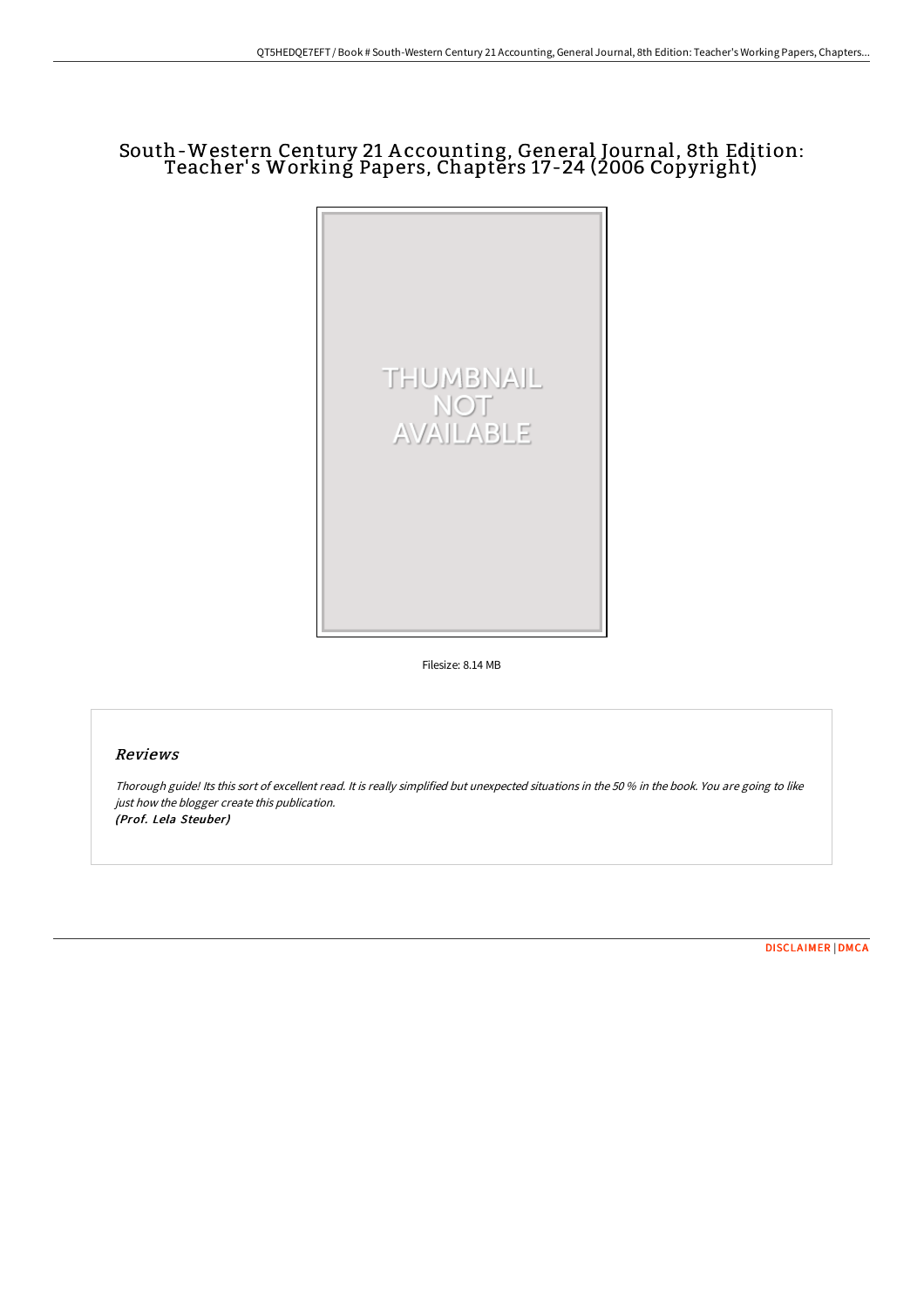# SOUTH-WESTERN CENTURY 21 ACCOUNTING, GENERAL JOURNAL, 8TH EDITION: TEACHER'S WORKING PAPERS, CHAPTERS 17 -24 (2006 COPYRIGHT)



Thomson/South-Western, 2006. Soft cover. Book Condition: New. No Jacket. 8th Edition. New 2006 Copyright In Softcover Format, South-Western Century 21 Accounting, General Journal, 8th Edition: Teacher's Working Papers, Chapters 17-24 With Overprinted Answers, 254 Pages, Green And White Cover And Possible Light Shelf Wear (2006 Copyright) 092913.